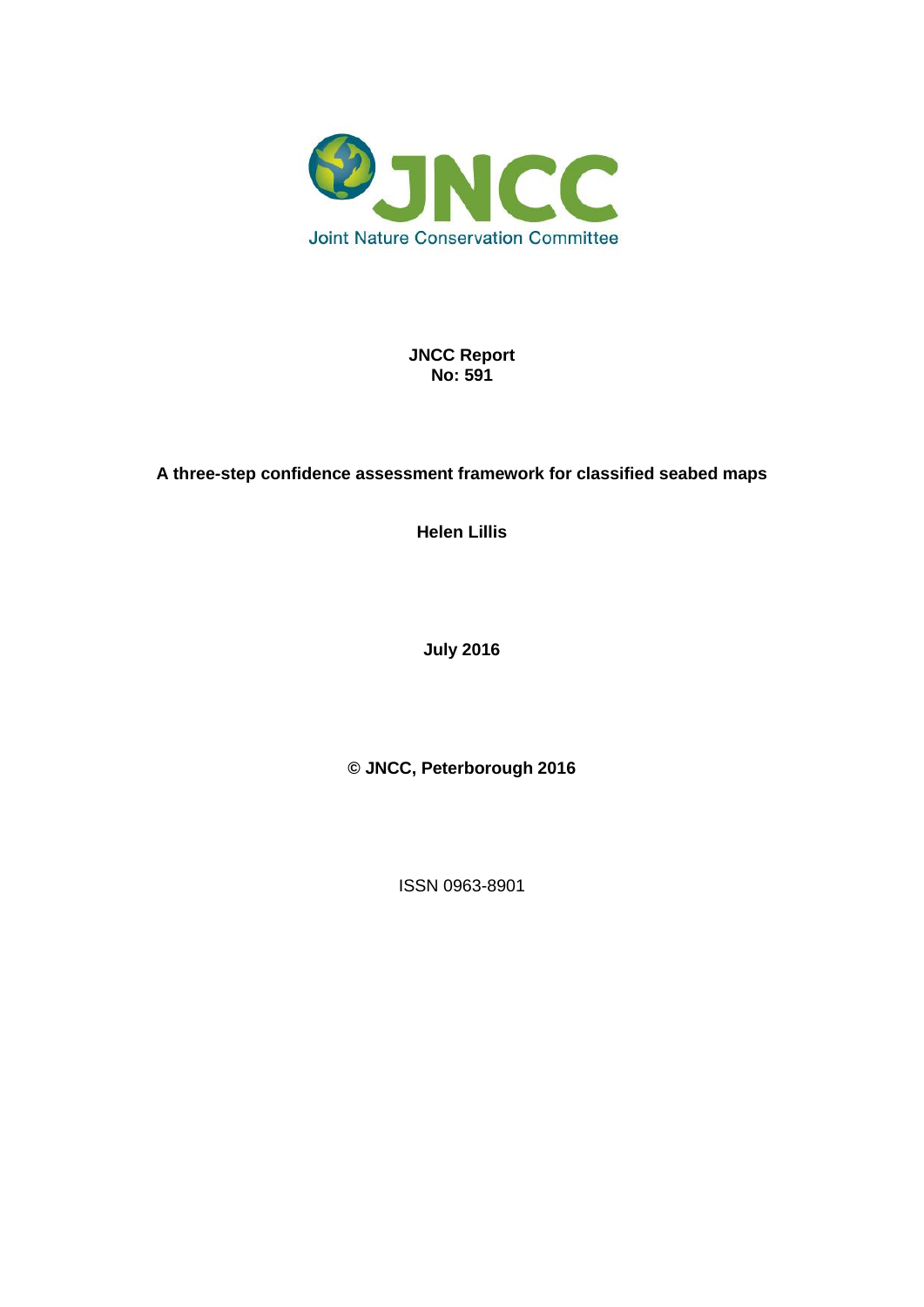#### **For further information please contact:**

Joint Nature Conservation Committee Monkstone House City Road Peterborough PE1 1JY [jncc.defra.gov.uk](http://jncc.defra.gov.uk/)

#### **This report should be cited as:**

Lillis, H. 2016. A three-step confidence assessment framework for classified seabed maps. *JNCC Report No. 591*. JNCC, Peterborough.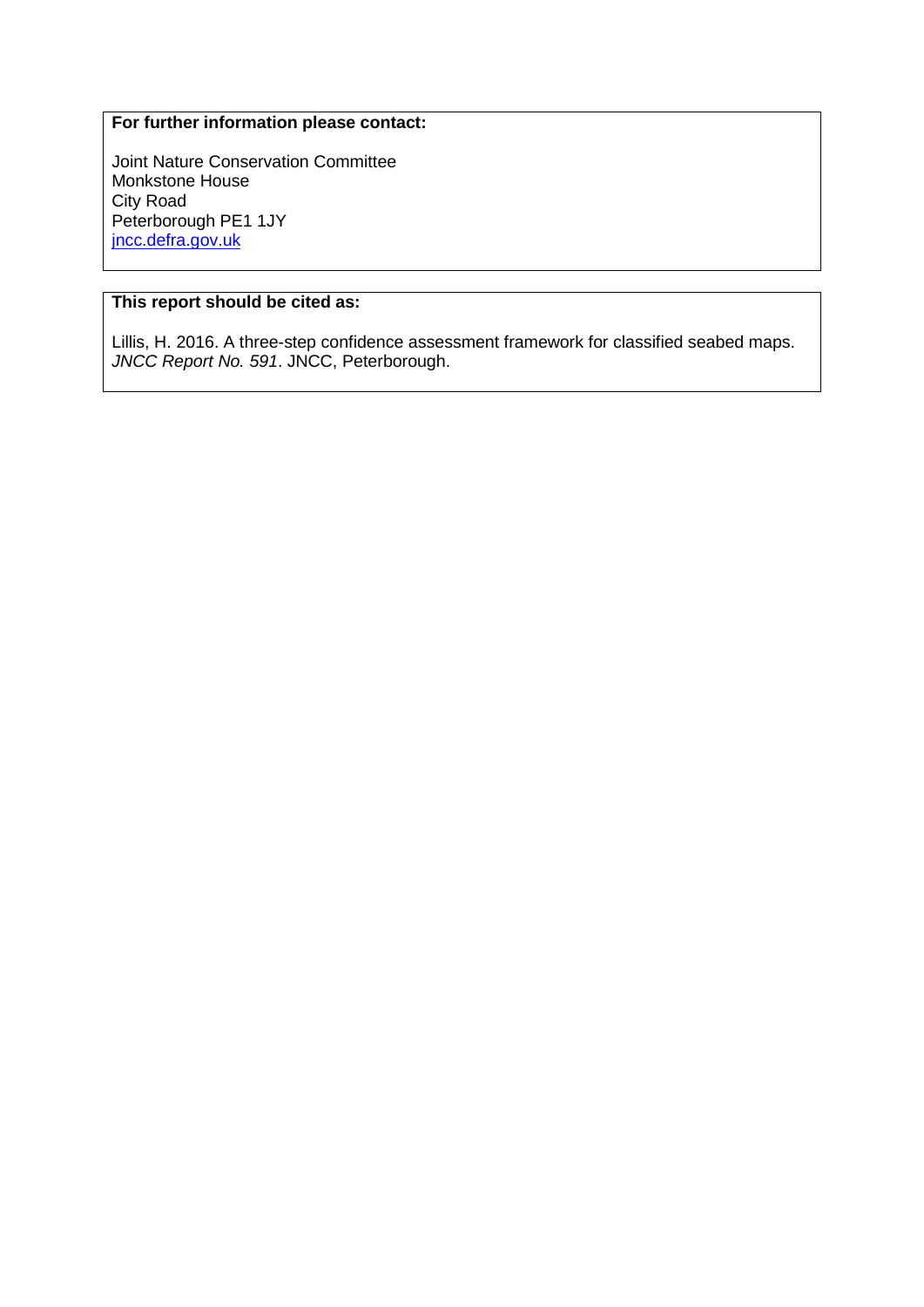# **Summary**

A simple and adaptable framework is presented for carrying out a qualitative confidence assessment for classified seabed maps, which is based around three criteria:

- 1. Remote sensing coverage.
- 2. Distinctness of class boundaries.
- 3. Amount of sampling.

It is termed a "framework" because of its ability to be adapted to the user's needs; this includes applying it to a whole study, a single class within a study or individual polygons. The framework has been applied in several projects to date (e.g. Ellwood (2014), Ellwood and Duncan (2015) and Diesing *et al* (2015)) and examples of these applications are also presented.

The final section contains some guidance to aid the reader in developing his or her own three-step confidence assessment method based on this framework.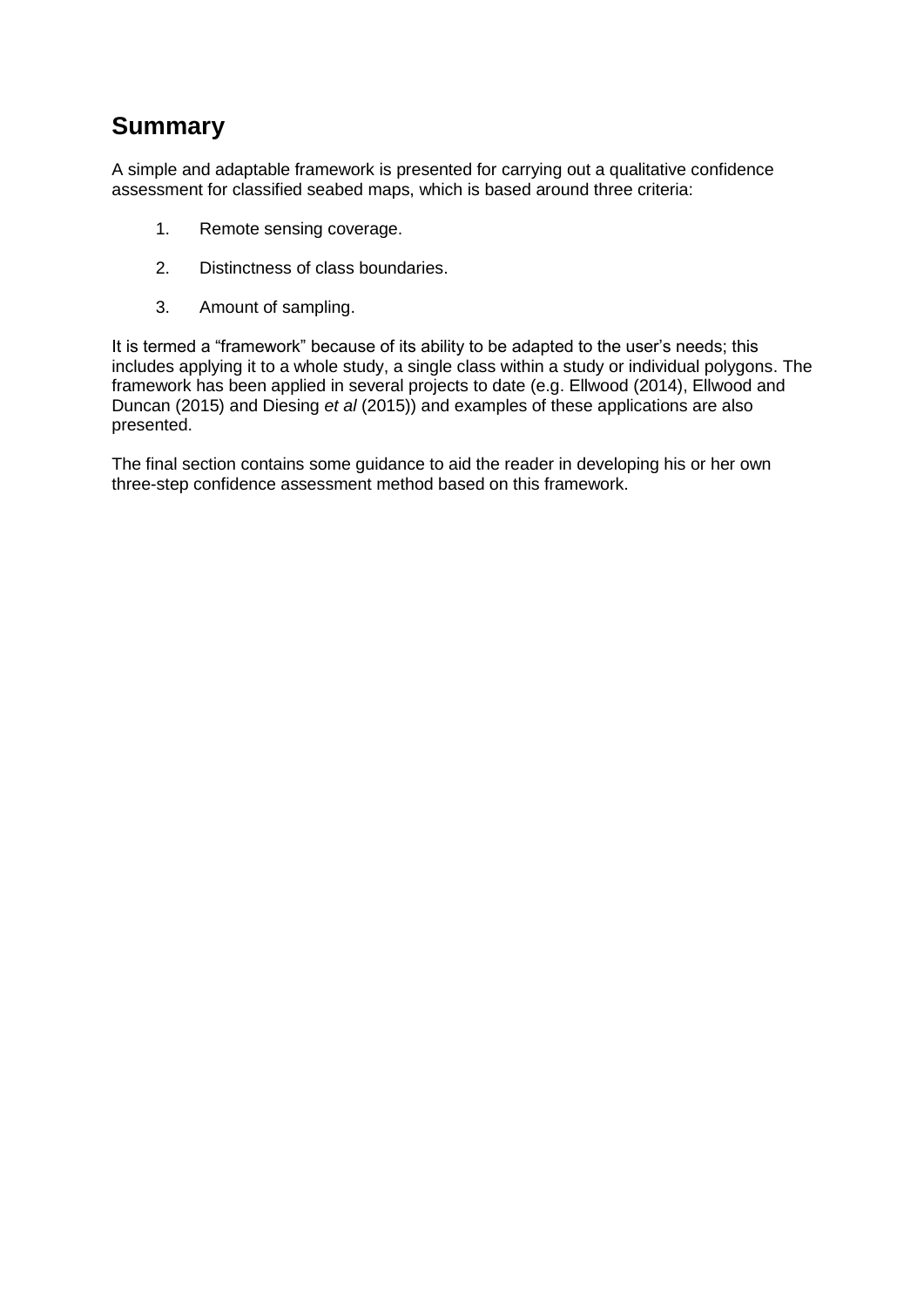# **Contents**

|                                                                               | $1 \quad$ |  |  |
|-------------------------------------------------------------------------------|-----------|--|--|
| $2^{\circ}$                                                                   |           |  |  |
| 3 <sup>1</sup>                                                                |           |  |  |
|                                                                               |           |  |  |
|                                                                               |           |  |  |
|                                                                               |           |  |  |
|                                                                               |           |  |  |
|                                                                               | 5         |  |  |
| Appendix 1: development of the three-step confidence assessment framework  13 |           |  |  |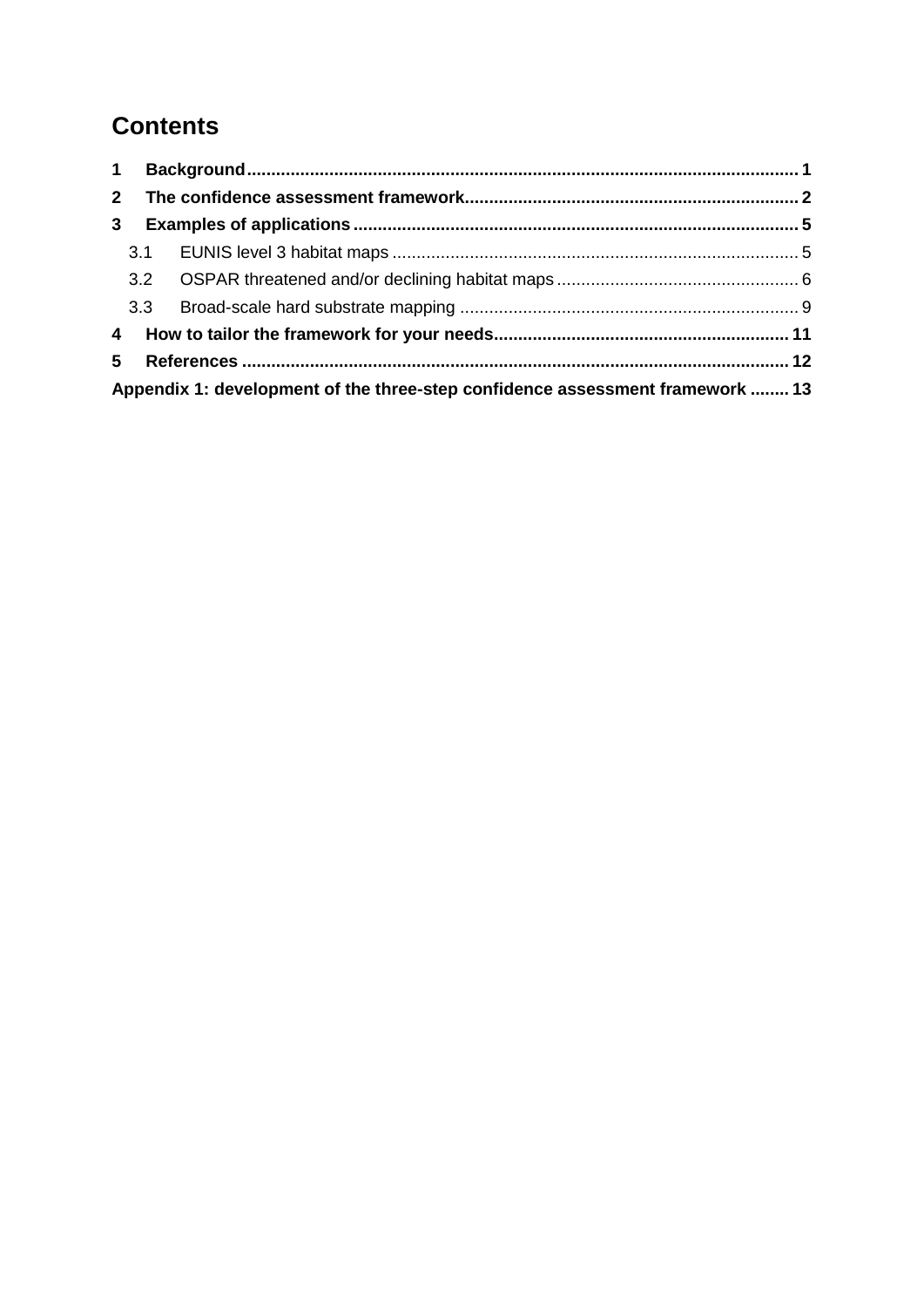# <span id="page-4-0"></span>**1 Background**

 $\overline{a}$ 

The term "confidence" with regards to classified seabed maps (e.g. biotope/habitat/ substrate) can have many meanings and therefore should be qualified whenever it is used. Confidence is a term sometimes applied to the accuracy<sup>1</sup>/uncertainty of the map based on external validation (testing the map with ground-truthing data that were not used in the mapmaking). This can be a very useful statistic but presents some challenges: data for validation are likely to be scarce, and the difference in spatial scales between a validation point (e.g. grab sample) and the map polygons means that mis-matches may be very common in spatially heterogeneous areas such as habitat mosaics.

The MESH confidence assessment (MESH Project 2008) delivers a confidence score that indicates the quality of the process used to make a biotope map and explains the relative reliability of different maps. However, because it refers to the mapping process as a whole, it does not give an indication of the probability (or likelihood) of a seabed class (e.g. biotope/ habitat/substrate type) in a map being present at any location. Furthermore, although the MESH confidence assessment is straightforward, it takes some time to gain a full understanding of what it is actually showing.

As a compromise between these alternatives JNCC aimed to develop a simple, adaptable and transparent confidence assessment system that produces a qualitative score indicating the likelihood of a particular habitat being correctly mapped within a study area.

 $1$  Accuracy: the degree to which a measured value conforms to a true or accepted value. Accuracy is a measure of correctness.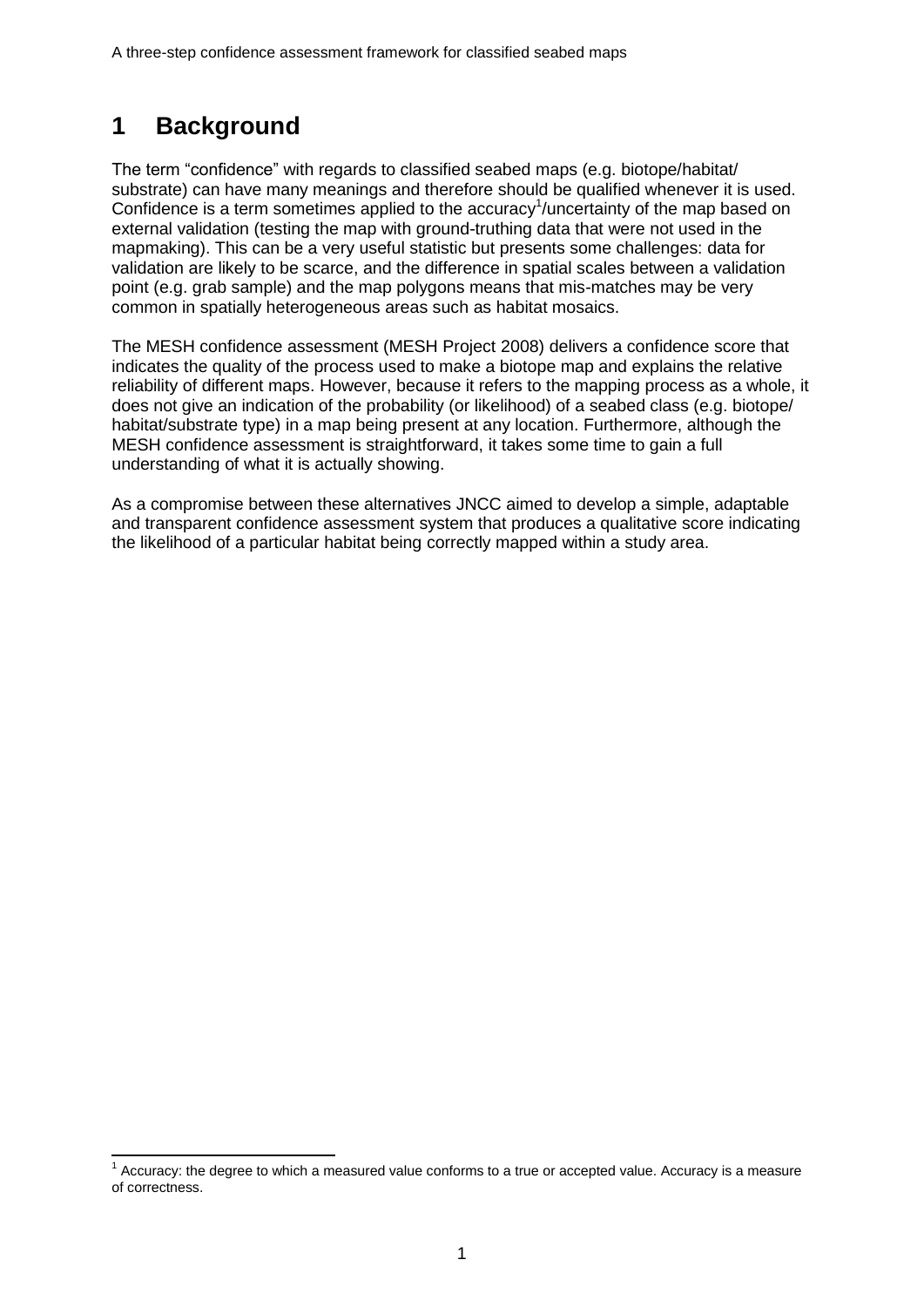## <span id="page-5-0"></span>**2 The confidence assessment framework**

Key features of this framework for assessing confidence in classified seabed maps are that it is:

- Simple and therefore easy to apply and to understand.
- Adaptable the specific application to a dataset may be altered to be relevant to the particular type of mapping method and classification used.

It is termed a "framework" because of its ability to be adapted to the user's needs; this includes applying it to a whole study, a single class within a study or individual polygons.

The framework is based around three criteria:

- 1. Remote sensing coverage this is often the most important factor in accurately delineating the class boundaries. Remote sensing techniques include multi-beam or single beam echo sounder, side-scan sonar and aerial photography, among others.
- 2. Distinctness of class boundaries this is a feature of the data and the particular habitats it surveyed, which are considered to have a large influence on the quality of the final map.
- 3. Amount of sampling this is often the most important factor in accurately assigning the habitat type to each class. Sampling techniques include grab sampling, photos, videos, shore survey and diver observation, among others.

The confidence assessment framework can be represented by a simple three-step decision tree, in which the second and third steps can be made to depend on the answers to the previous questions, and the final score is a sum of the points awarded for each criterion (Figure 1, Table 1). The final score will range between 0 and 4 with 4 representing the 'best' type of map. Maps with equal scores are assumed to have roughly similar levels of confidence, regardless of the route through the decision tree. Note, however, that this is a qualitative assessment of the likelihood of a particular seabed class being correctly mapped within a study area; a score of 4 does not equate to a perfect or 100% accurate map. A description of how each criterion may be assessed is given in **[Table 2](#page-7-0)**. Some examples of how it has been applied are given in Section [3.](#page-8-0) Section [4](#page-14-0) describes how to create a bespoke three-step confidence assessment based on this framework, which requires a clear explanation about how the criteria are to be assessed and a decision tree that display the possible combinations of points.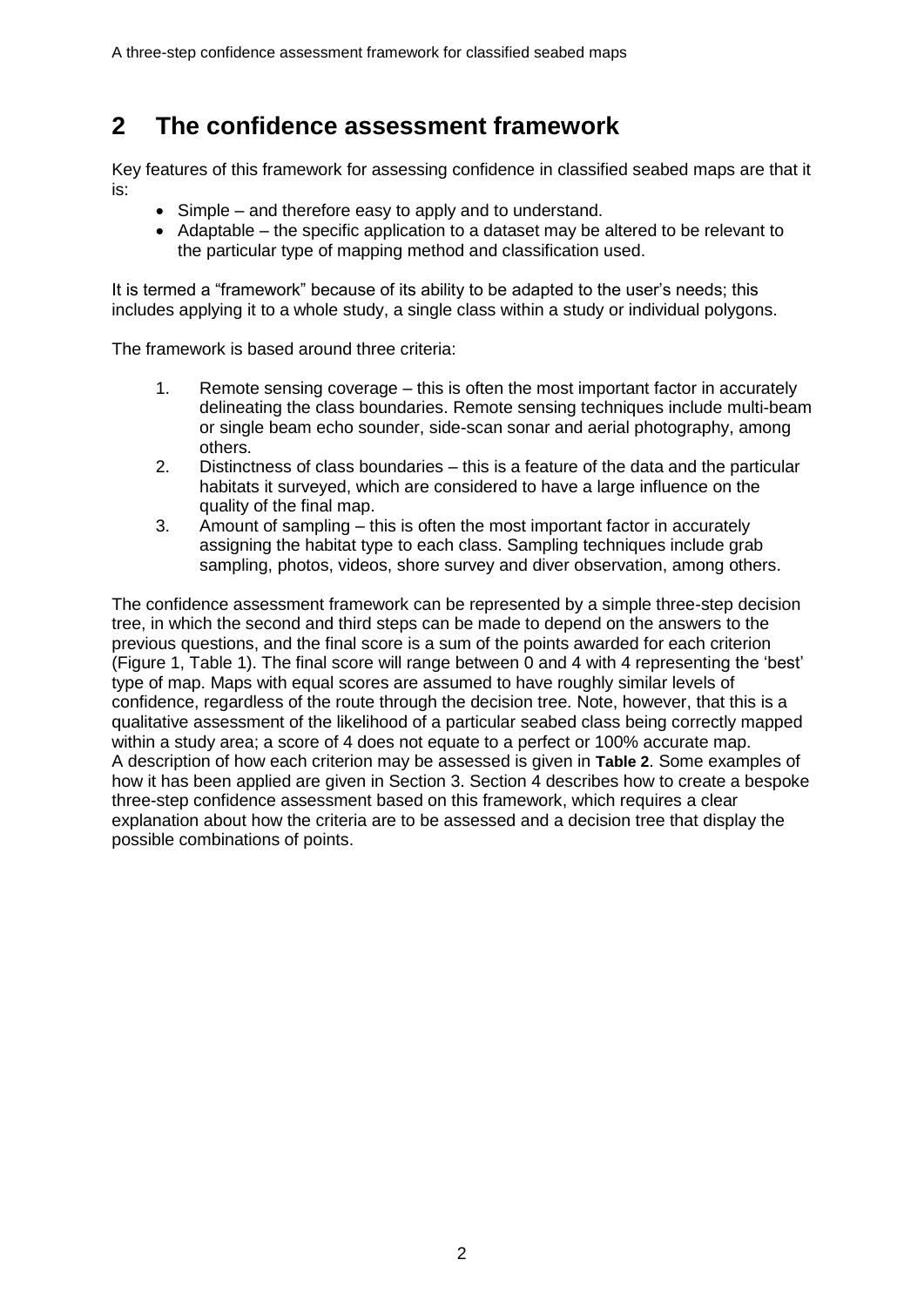A three-step confidence assessment framework for classified seabed maps



**Figure 1:** three-step decision tree; the assessor starts at the top and follows the arrows. Routes through the decision tree are displayed as dashed lines to indicate that these are potential routes, which may be edited or removed for certain situations. Stars/points are awarded according to the answers given and the final score is the sum of the stars/points.

**Table 1:** All combinations of scores that are possible under the three-step confidence assessment framework. Some combinations may not be possible under certain applications.

| <b>Remote sensing</b><br>coverage | <b>Distinctness of</b><br>class boundaries | <b>Amount of</b><br>sampling | <b>Total</b><br>score |
|-----------------------------------|--------------------------------------------|------------------------------|-----------------------|
| **                                | ╈                                          | ★                            | 4                     |
| **                                |                                            |                              |                       |
| **                                |                                            |                              | 3                     |
| $\color{red} \star$               |                                            | ┶                            |                       |
| **                                |                                            |                              |                       |
|                                   |                                            |                              |                       |
|                                   |                                            | ╈                            |                       |
|                                   | ╈                                          |                              |                       |
|                                   |                                            |                              |                       |
|                                   |                                            |                              |                       |
|                                   |                                            |                              |                       |
|                                   |                                            |                              |                       |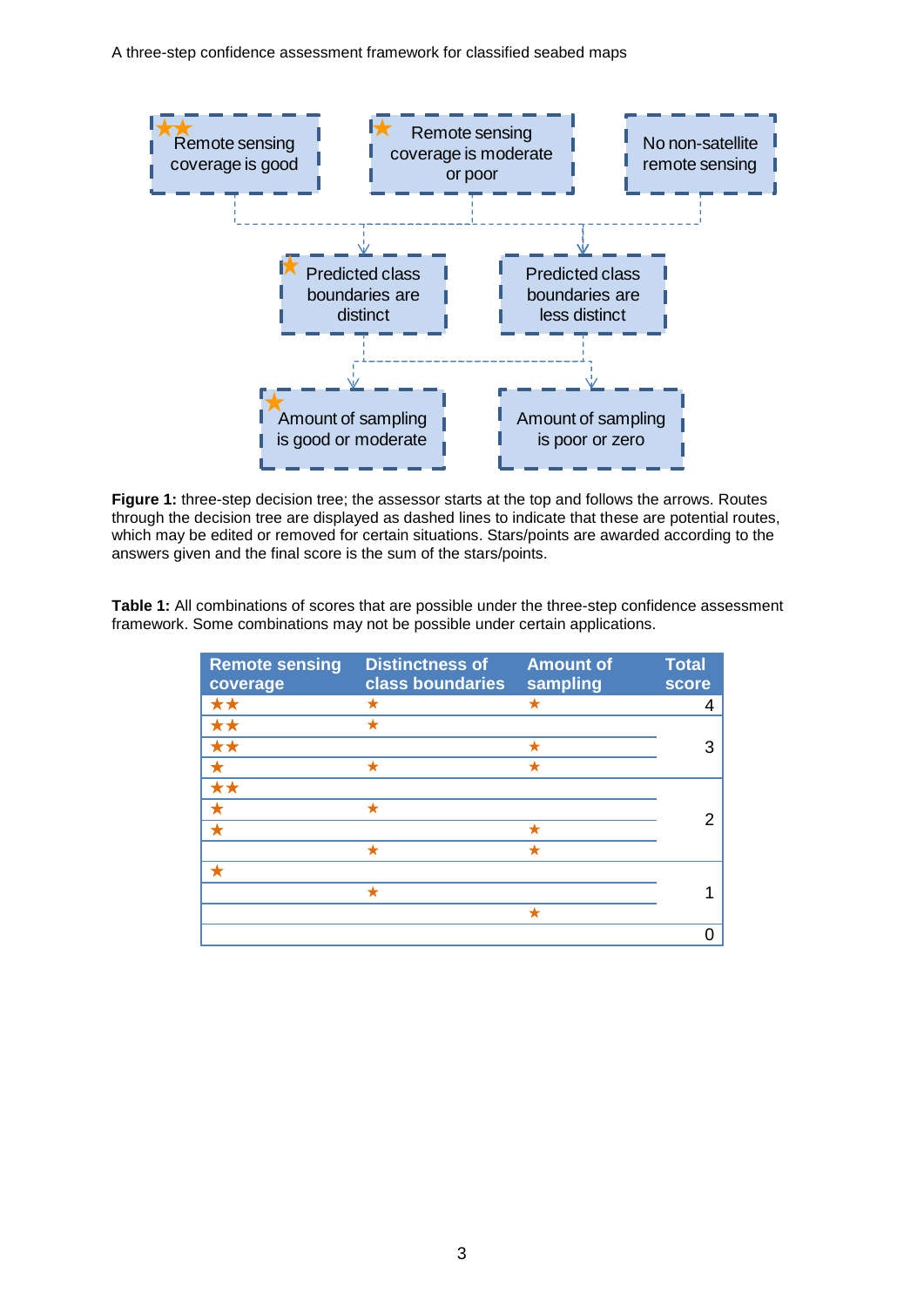| <b>Name of</b><br>criterion                                                                      | <b>Application</b>                                                                                                                                                                                                                                                                                                                                                                                                                                                                                                                                                                                                                                                                                                                                                                                                                                                                                                                                         |
|--------------------------------------------------------------------------------------------------|------------------------------------------------------------------------------------------------------------------------------------------------------------------------------------------------------------------------------------------------------------------------------------------------------------------------------------------------------------------------------------------------------------------------------------------------------------------------------------------------------------------------------------------------------------------------------------------------------------------------------------------------------------------------------------------------------------------------------------------------------------------------------------------------------------------------------------------------------------------------------------------------------------------------------------------------------------|
| <b>Remote</b><br>sensing<br>coverage<br><b>Possible</b><br>scores:<br>0, 1 or 2                  | There is ambiguity about the amount of remote sensing that classes as<br>"good" (2 points) and "moderate or poor" (1 point). This is to allow you to<br>set appropriate thresholds for your own purposes, based on the seabed<br>type of interest, the remote sensing technique used, homogeneity of the<br>seabed, whether the survey was inter-tidal or sub-tidal and any other<br>factors considered relevant. If you are unsure, a suggested rule of thumb<br>is that over around 90% coverage may be classed as "good".                                                                                                                                                                                                                                                                                                                                                                                                                               |
| <b>Distinctness</b><br>of class<br><b>boundaries</b><br><b>Possible</b><br>scores:<br>$0$ or $1$ | An example of when predicted class boundaries are distinct is when a map<br>only contains rock and mud and the area has been surveyed with a multi-<br>beam echo sounder. An example of when predicted class boundaries are<br>less distinct is when the map contains subtidal coarse sediment, mixed<br>sediment, and perhaps several different biotopes. Coarse sediment and<br>mixed sediment are difficult to distinguish in acoustic remote sensing data,<br>and biotopes are often impossible to distinguish.<br>You may also vary how this criterion is assessed depending on the points<br>scored for Remote sensing coverage, e.g. bypass this criterion if there is<br>no remote sensing (a score of 0) (see EUNIS and OSPAR examples in<br>Sections 3.1 and 3.2).                                                                                                                                                                               |
| <b>Amount of</b><br>sampling<br><b>Possible</b><br>scores:<br>$0$ or $1$                         | There is ambiguity about the amount of sampling that classes as "good or<br>moderate" (1 point). This is allow you to set appropriate thresholds for your<br>own purposes, based on the seabed type of interest, the sampling<br>technique used, homogeneity of the seabed, whether the survey was inter-<br>tidal or sub-tidal and any other factors considered relevant. If you are<br>unsure, a suggested rule of thumb is that one sample per class or per<br>polygon may be classed as "good or moderate".<br>You may also vary how this criterion is assessed depending on the points<br>scored for Remote sensing coverage, e.g. per class if there is remote<br>sensing or per polygon if not (see EUNIS example in Section 3.1). It may<br>be further varied depending on the points scored for Distinctness of class<br>boundaries, e.g. per class if class boundaries are distinct or per polygon if<br>not (see OSPAR example in Section 3.2). |

#### <span id="page-7-0"></span>**Table 2:** Further description of the generic criteria in a three-step confidence assessment.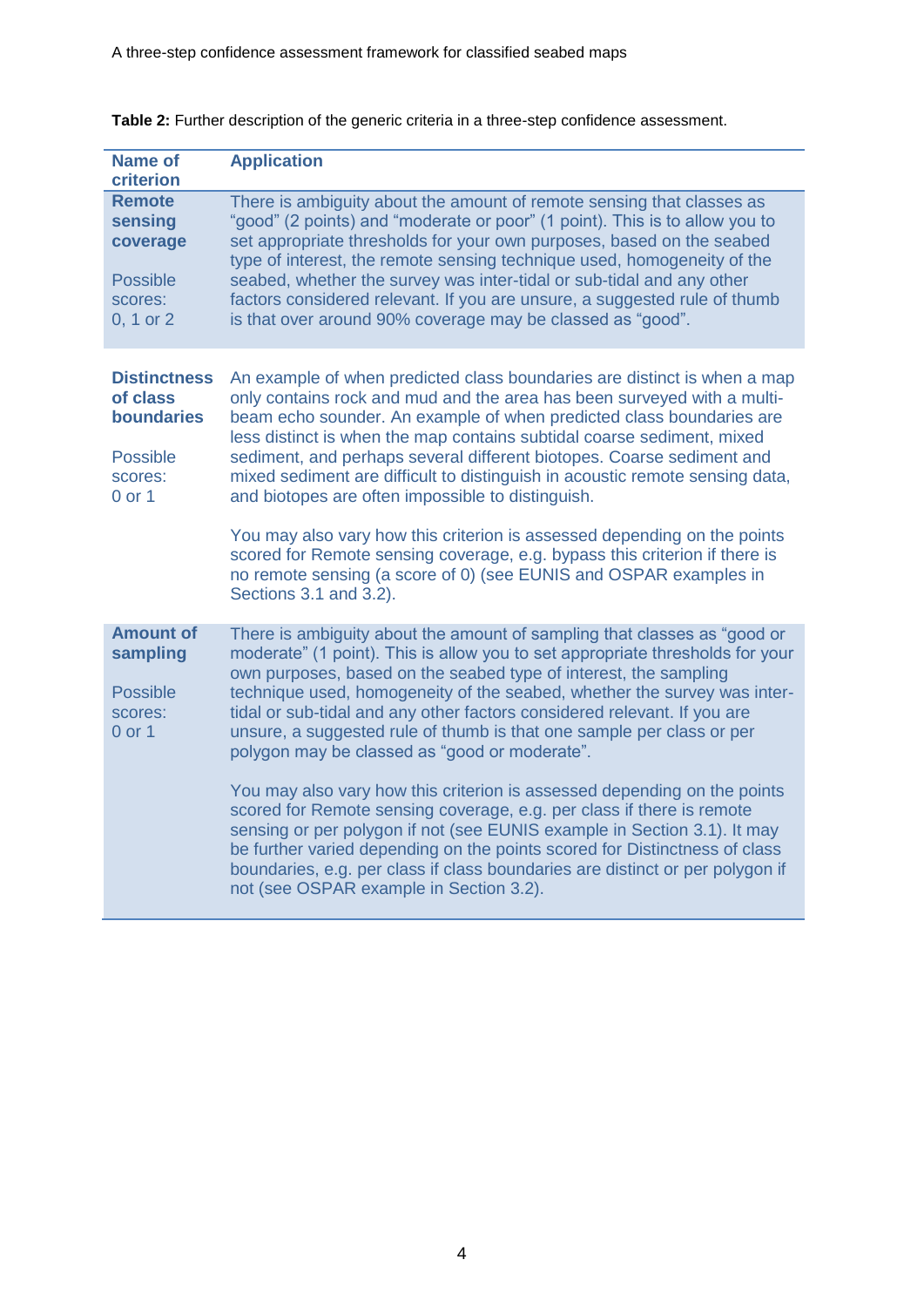# <span id="page-8-0"></span>**3 Examples of applications**

### <span id="page-8-1"></span>**3.1 EUNIS level 3 habitat maps**

JNCC periodically compiles a UK dataset for EUNIS level 3 habitats by combining polygon maps from individual surveys into a single layer. As part of this process, where two maps overlap with conflicting information, the three-step confidence score is used to determine which should be used (see Ellwood (2014) for full method).

The three-step confidence assessment is performed on a **per-survey basis**, with the second and third criteria depending on the answer to the first criterion (Figure 2, Table 3). The specific application of the three criteria is summarised in Table 4.



**Figure 2:** Confidence decision tree for EUNIS habitat mapping; the assessor starts at the top and follows the arrows.

**Table 3:** All combinations of scores that are possible under the three-step confidence assessment method for EUNIS level 3 habitat maps.

| <b>Remote</b><br>sensing<br>coverage | <b>Distinctness</b><br>of class<br>boundaries | <b>Amount</b><br><b>of</b><br>sampling | <b>Total</b><br><b>score</b> |  |
|--------------------------------------|-----------------------------------------------|----------------------------------------|------------------------------|--|
| **                                   | ★                                             | ★                                      |                              |  |
| **                                   | ٠                                             |                                        |                              |  |
| **                                   |                                               | ╈                                      |                              |  |
|                                      | ٠                                             | ٠                                      |                              |  |
| **                                   |                                               |                                        |                              |  |
| ✦                                    | +                                             |                                        |                              |  |
| ╈                                    |                                               |                                        |                              |  |
|                                      |                                               |                                        |                              |  |
|                                      |                                               |                                        |                              |  |
|                                      |                                               |                                        |                              |  |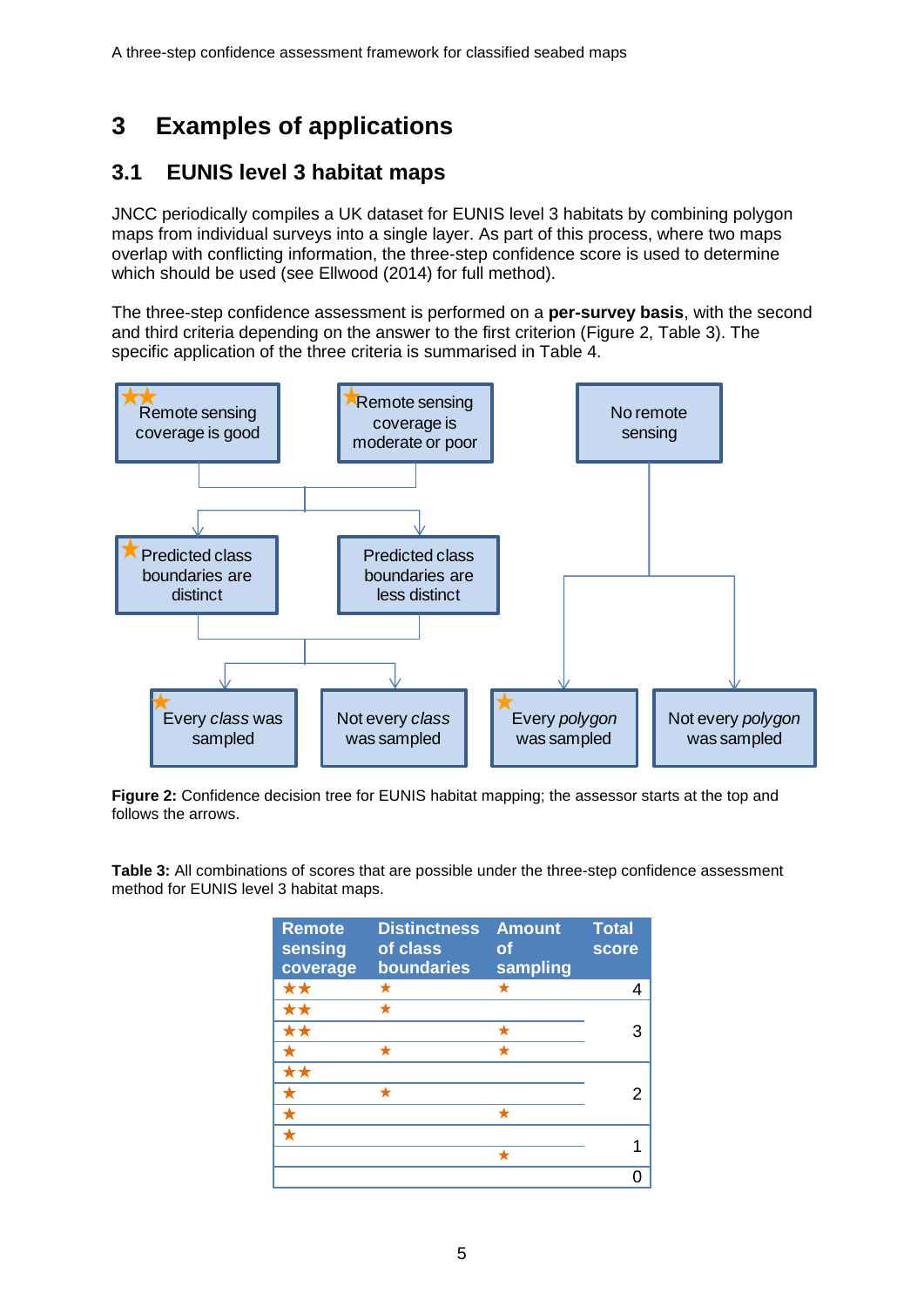| <b>Name of</b><br>criterion                   | <b>Description</b>                                                                                                                                                                                                                                                                                                                                                                                                                                                        |
|-----------------------------------------------|---------------------------------------------------------------------------------------------------------------------------------------------------------------------------------------------------------------------------------------------------------------------------------------------------------------------------------------------------------------------------------------------------------------------------------------------------------------------------|
| <b>Remote</b><br>sensing<br>coverage          | How much of the study area is surveyed by remote sensing?<br>2 points: coverage is good $-$ a rule of thumb may be around 90 %;<br>$\bullet$<br>but expert judgement may be used<br>1 point: coverage is moderate or poor<br>$\bullet$<br>0 points: no remote sensing used<br>$\bullet$                                                                                                                                                                                   |
| <b>Distinctness</b><br>of class<br>boundaries | This question is only answered if there is remote sensing data (i.e. if<br>Remote sensing coverage scores 1 or 2).<br>How easy is it to distinguish the classes in the remote sensing data and<br>the boundaries between the classes?<br>1 point: most classes are distinct in the remote sensing data<br>0 points: some of the classes are difficult to distinguish in the<br>remote sensing data.                                                                       |
| <b>Amount of</b><br>sampling                  | Was there an adequate amount of sampling to identify every polygon?<br>If there is any remote sensing data (i.e. if Remote sensing coverage<br>scores 1 or 2):<br>1 point: every/almost every class in the map was sampled.<br>0 points: not every class in the map was sampled.<br>If there was no remote sensing (i.e. if question one scores 0):<br>1 point: every/almost every polygon in the map was sampled.<br>0 points: not every polygon in the map was sampled. |

**Table 4:** Application of the three-step confidence assessment method in scoring EUNIS level habitat maps.

# <span id="page-9-0"></span>**3.2 OSPAR threatened and/or declining habitat maps**

JNCC annually compiles a UK dataset for OSPAR habitats by combining polygon maps from individual surveys into a single layer. As part of this process, where two maps overlap with conflicting information, the three-step confidence score is used to determine which should be used (see Ellwood and Duncan (2015) for full method).

The three-step confidence assessment is performed on a **per-habitat**, **per-survey basis**, with the second and third criteria depending on the answer to the first criterion (Figure 3). The possible combinations of scores under this method is the same as for EUNIS level 3 habitat maps (Table 3). The specific application of the three criteria is summarised in Table 5.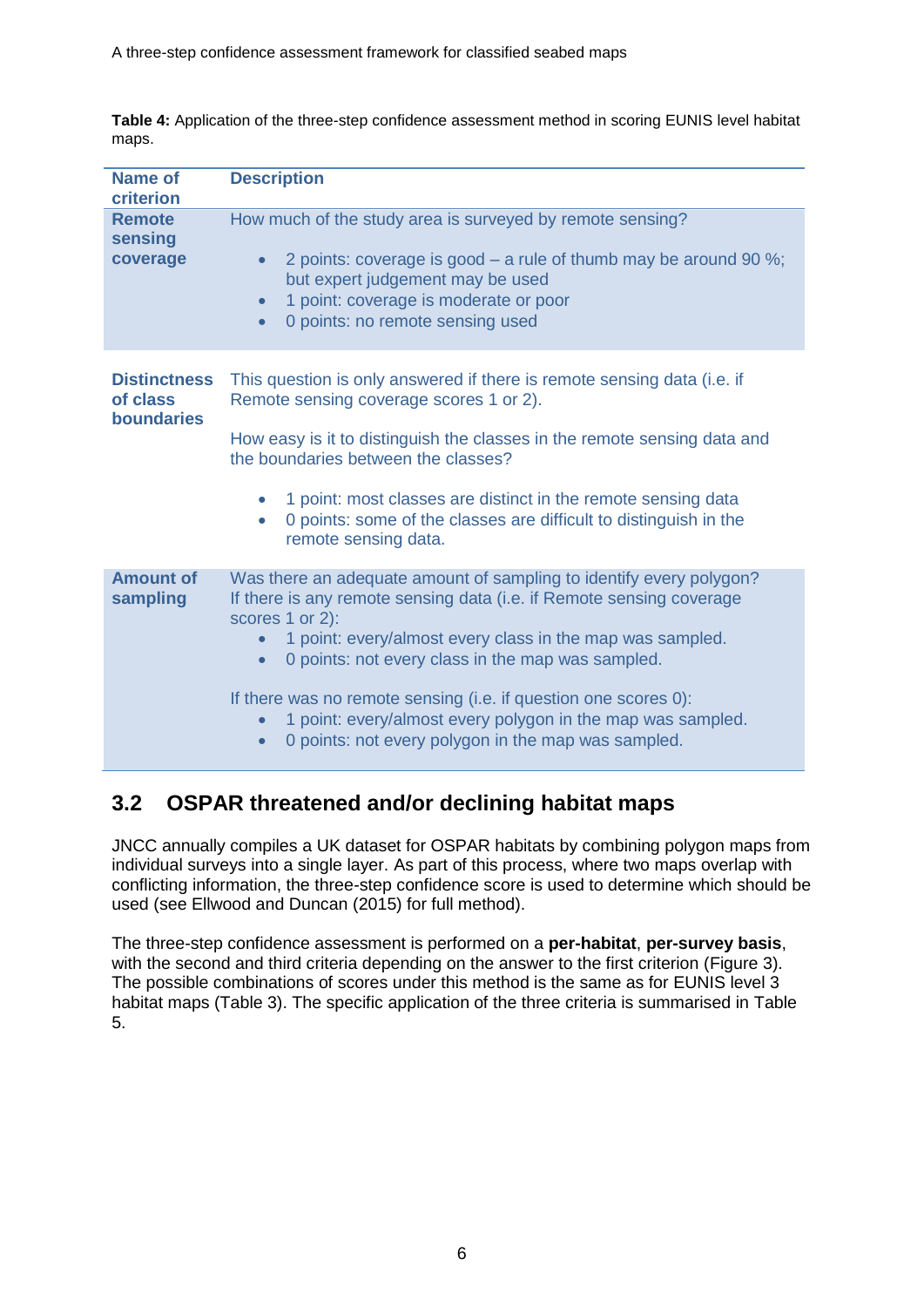A three-step confidence assessment framework for classified seabed maps



**Figure 3:** Confidence decision tree for OSPAR habitat mapping; the assessor starts at the top and follows the arrows.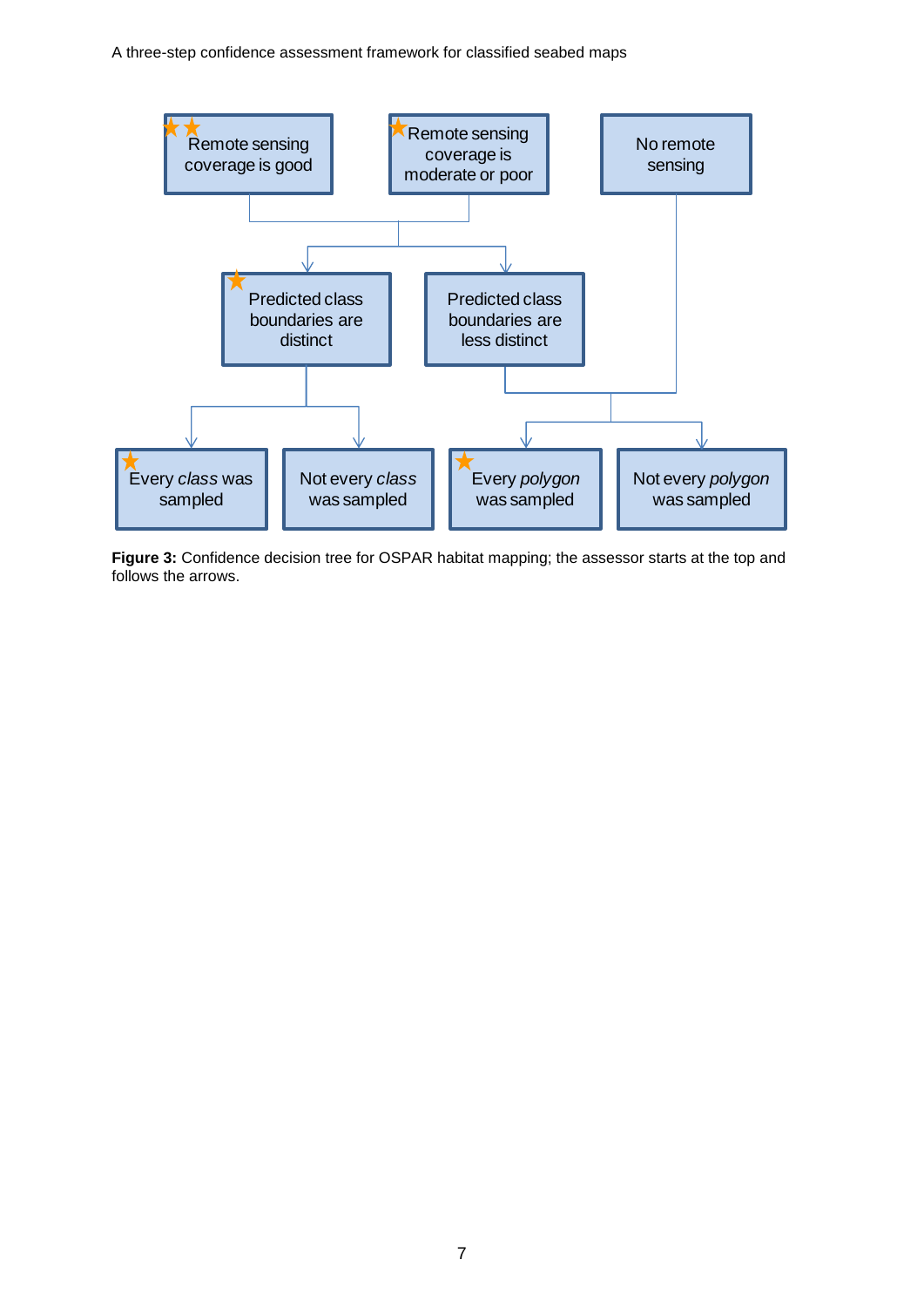**Table 5:** Application of the three-step confidence assessment method in scoring OSPAR habitat maps.

| <b>Name of</b><br>criterion                   | <b>Description</b>                                                                                                                                                                                                                                                                                                                                                                                                                                                                                                                                                                                                                                                                                                                                                                                                                                                                                                                                                                                                       |
|-----------------------------------------------|--------------------------------------------------------------------------------------------------------------------------------------------------------------------------------------------------------------------------------------------------------------------------------------------------------------------------------------------------------------------------------------------------------------------------------------------------------------------------------------------------------------------------------------------------------------------------------------------------------------------------------------------------------------------------------------------------------------------------------------------------------------------------------------------------------------------------------------------------------------------------------------------------------------------------------------------------------------------------------------------------------------------------|
| <b>Remote</b><br>sensing<br>coverage          | How much of the mapped habitat within the study area is surveyed by<br>remote sensing?<br>2 points: coverage is good – a rule of thumb may be around 90 %;<br>$\bullet$<br>but expert judgement may be used.<br>1 point: coverage is moderate or poor<br>$\bullet$<br>0 points: no remote sensing used<br>$\bullet$                                                                                                                                                                                                                                                                                                                                                                                                                                                                                                                                                                                                                                                                                                      |
| <b>Distinctness</b><br>of class<br>boundaries | This question is specific to the habitat and is only answered if there is<br>remote sensing data (i.e. if Remote sensing coverage scores 1 or 2).<br>1 point: it is possible to distinguish the habitat in remote sensing<br>$\bullet$<br>data. As a rule-of-thumb, this can be applied to:<br><b>Littoral chalk communities</b><br>$\circ$<br>Intertidal Mytilus edulis beds on mixed and sandy sediments<br>$\circ$<br>Intertidal mudflats<br>$\circ$<br>o Zostera beds<br>Ostrea edulis beds<br>$\circ$<br>Modiolus modiolus horse mussel beds<br>$\circ$<br>Sabellaria spinulosa reefs<br>$\circ$<br><b>Maerl beds</b><br>$\circ$<br>Lophelia pertusa reefs<br>$\circ$<br>Carbonate mounds<br>$\circ$<br><b>Seamounts</b><br>$\circ$<br>0 points: the habitat is not usually possible to detect in remote<br>$\bullet$<br>sensing data. As a rule-of-thumb, this can be applied to:<br>Sea-pen and burrowing megafauna communities<br>$\circ$<br>Coral gardens<br>$\circ$<br>Deep-sea sponge aggregations<br>$\circ$ |
| <b>Amount of</b><br>sampling                  | Was there an adequate amount of sampling to identify every polygon of the<br>habitat in the survey?<br>If the habitat is distinguishable in remote sensing data (i.e. if Distinctness of<br>class boundaries scores 1) and if there is any remote sensing data (i.e. if<br>Remote sensing coverage scores 1 or 2):<br>1 point: every/almost every habitat type in the map was sampled.<br>0 points: not every habitat type in the map was sampled.<br>$\bullet$<br>If the habitat is not distinguishable in remote sensing data (i.e. if<br>Distinctness of class boundaries scores 0) and/or if there was no remote<br>sensing (i.e. if Remote sensing coverage scores 0):<br>1 point: every/almost every polygon in the map was sampled.<br>0 points: not every polygon in the map was sampled.<br>$\bullet$                                                                                                                                                                                                           |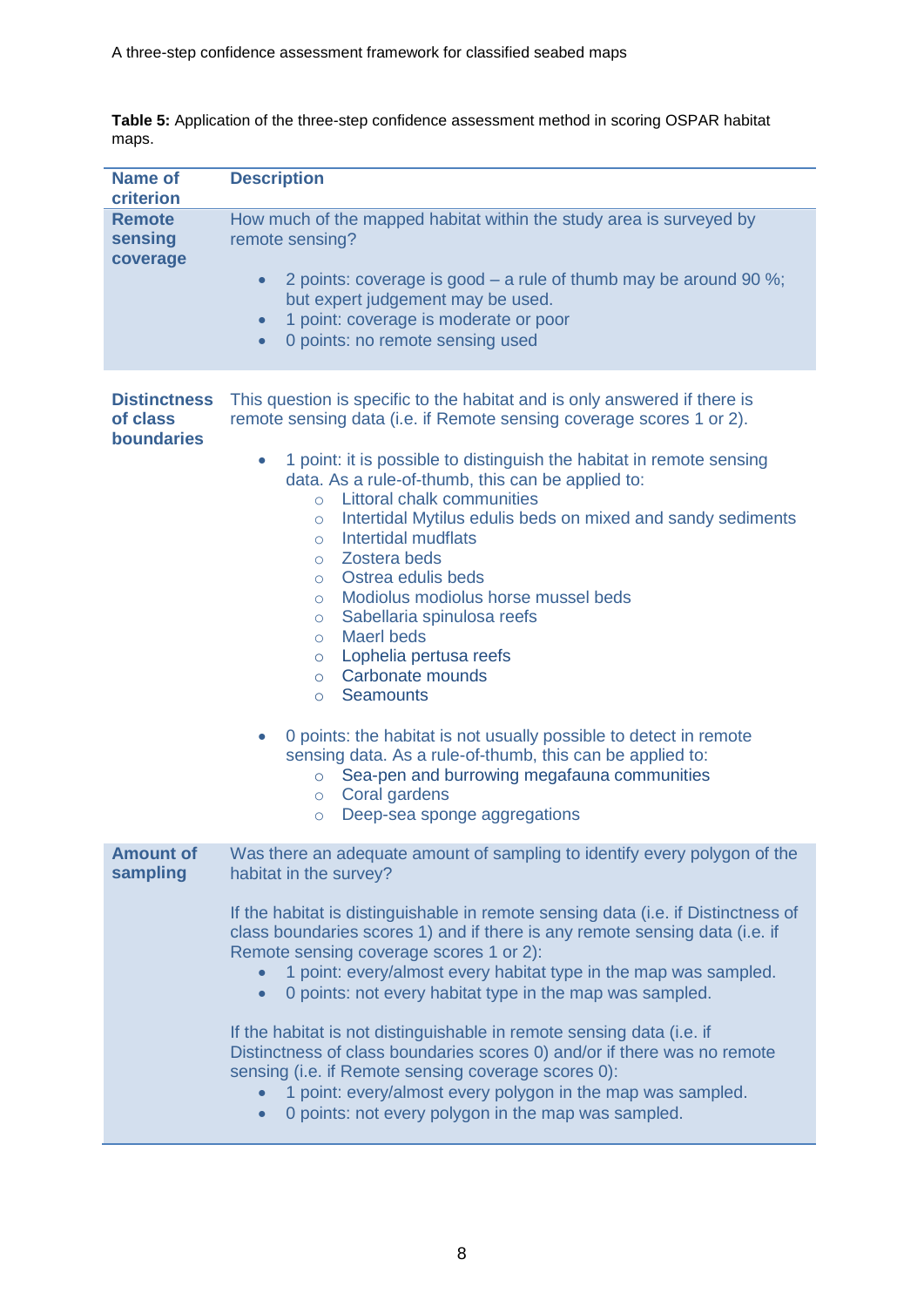### <span id="page-12-0"></span>**3.3 Broad-scale hard substrate mapping**

This project produced a map of hard substrate for the Channel and Celtic Sea based on a one arc second digital elevation model, derived layers, other environmental models and sample points. The mapping was carried out in two stages (see Diesing *et al* (2015) for full method):

- 1. automated spatial prediction of the presence and absence of rock at the seabed using a random forest ensemble model, and
- 2. manual editing of the model outputs based on ancillary geological data and expert knowledge.

The three-step confidence assessment was performed on a **per-polygon basis** due to the fact that the data used were not separated by survey and came from various sources (Figure 4). All combinations of scores are possible under this method, as shown in Table 1. The specific application of the three criteria is explained in Table 6.



**Figure 4:** Confidence decision tree for broad-scale hard substrate mapping; the assessor starts at the top and follows the arrows.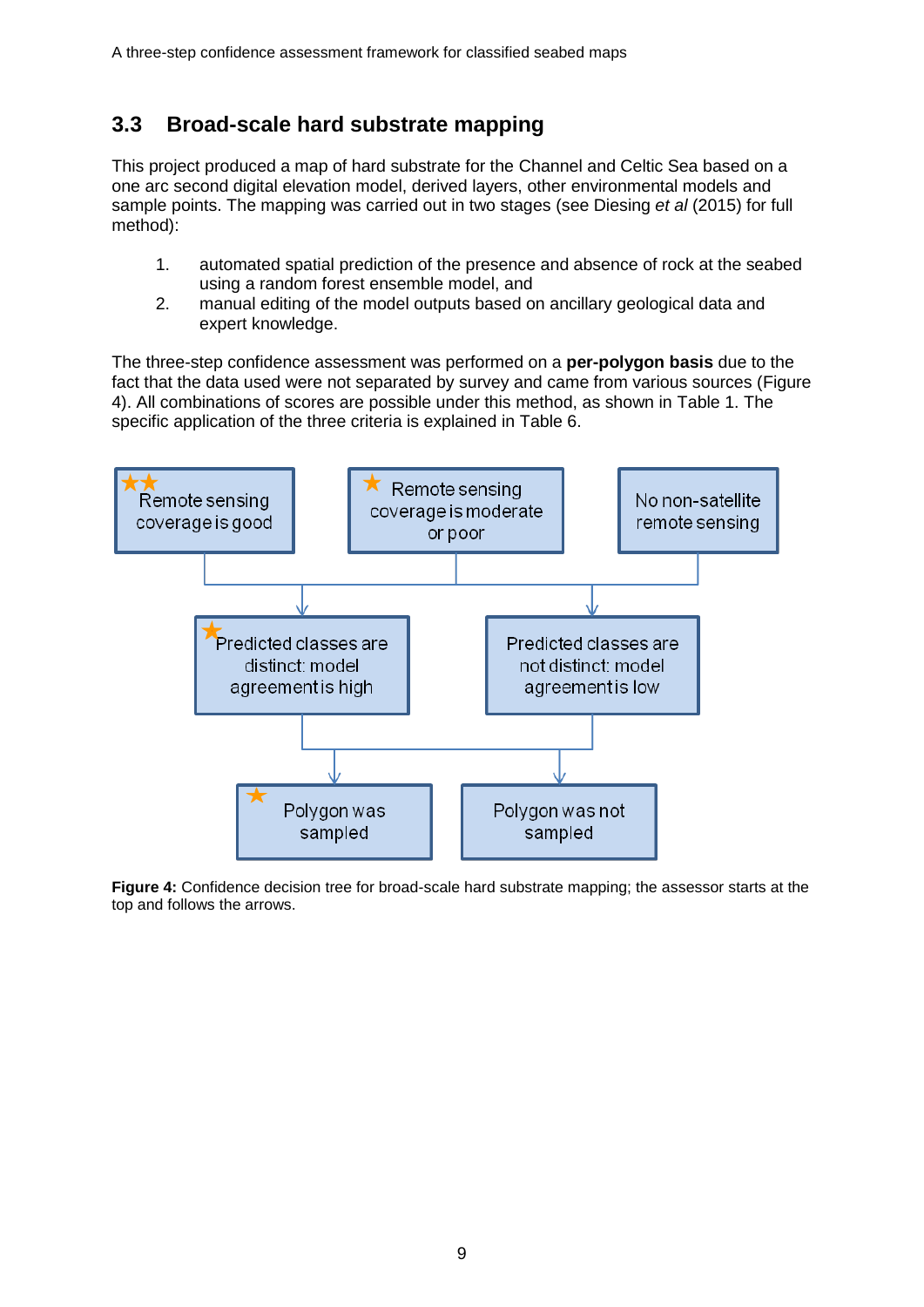| <b>Name of</b><br>criterion                          | <b>Details of application</b>                                                                                                                                                                                                                                                                                                                                                                                                                                                                                                                                                                                                                                                           |
|------------------------------------------------------|-----------------------------------------------------------------------------------------------------------------------------------------------------------------------------------------------------------------------------------------------------------------------------------------------------------------------------------------------------------------------------------------------------------------------------------------------------------------------------------------------------------------------------------------------------------------------------------------------------------------------------------------------------------------------------------------|
| <b>Remote</b><br>sensing<br>coverage                 | The Defra digital elevation model (DEM) has an accompanying confidence<br>layer, which scores each pixel from 0 to 9 depending on the types and<br>provenance of the data input to form the model (described in Astrium<br>Oceanwise (2012)). These scores were averaged within each polygons and<br>the following correspondence was applied:<br>2 points: Defra DEM score = $7, 8$ or 9 (implying multibeam-derived<br>$\bullet$<br>DEM values).<br>1 point: Defra DEM score = 4, 5 or 6 (implying singlebeam-derived<br>$\bullet$<br>DEM values).<br>0 points: Defra DEM score = 0, 1, 2 or 3 (implying electronic<br>$\bullet$<br>navigational charts or GEBCO-derived DEM values). |
| <b>Distinctness</b><br>of class<br><b>boundaries</b> | This was primarily assessed using the levels of agreement between model<br>iterations in the automated modelling phase.<br>1 point: >75% of model iterations predicting presence or absence of<br>۰<br>rock and/or if polygon was manually modified or added based on<br>expert judgement and/or ancillary data.<br>0 points: 25-75% of model iterations predicting presence or absence<br>$\bullet$<br>of rock, with no manual modification.                                                                                                                                                                                                                                           |
| <b>Amount of</b><br>sampling                         | 1 point: the polygon was sampled and the majority of samples agree<br>$\bullet$<br>with the classification.<br>0 points: the polygon was not sampled or the majority of samples<br>$\bullet$<br>within the polygon disagree with the classification.                                                                                                                                                                                                                                                                                                                                                                                                                                    |

**Table 6:** Application of the three-step confidence assessment method in scoring semi-automated rock mapping outputs.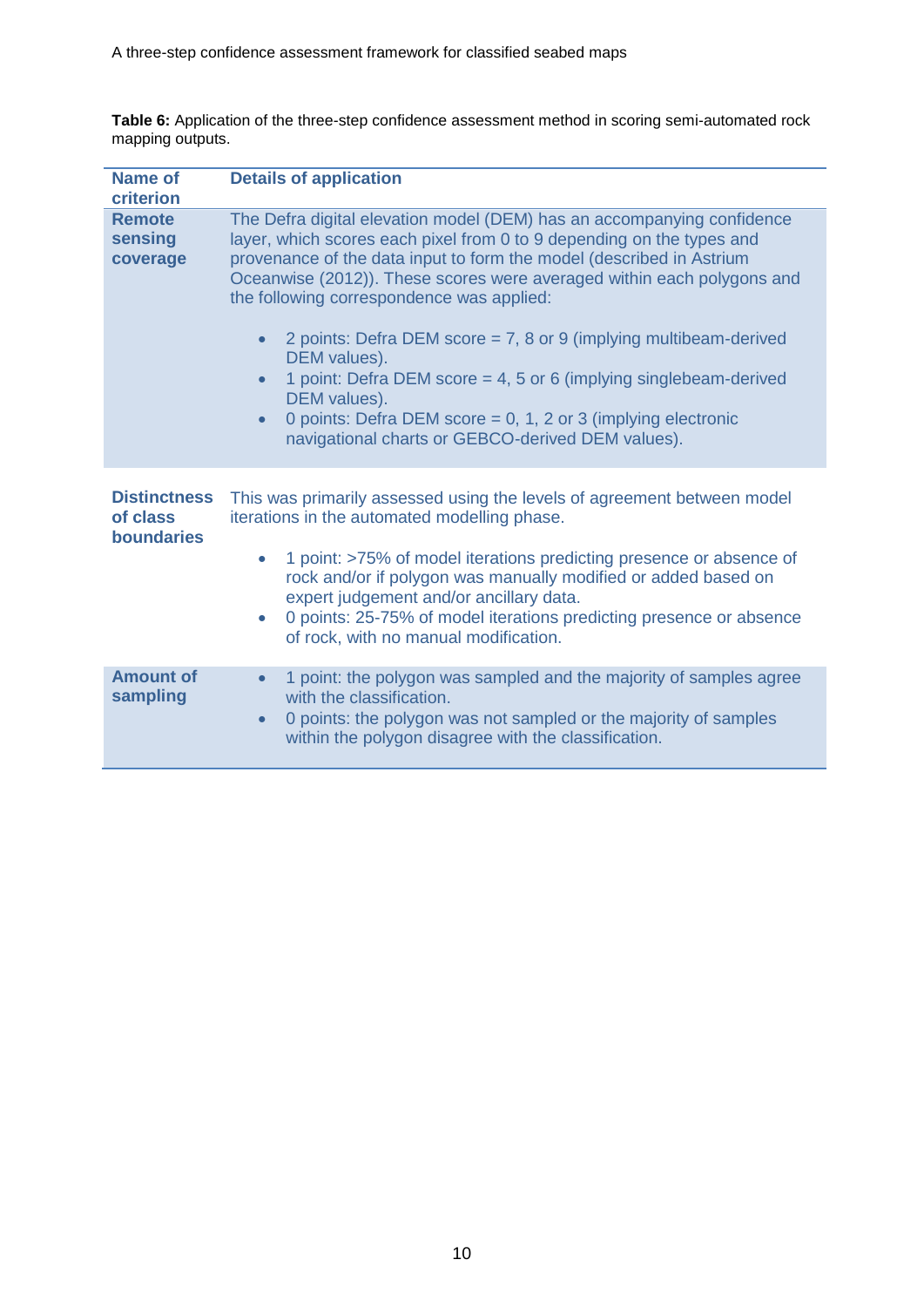# <span id="page-14-0"></span>**4 How to tailor the framework for your needs**

In order to use a three-step confidence assessment system based upon this framework you will need to consider the following questions:

- 1. What types of seabed classes are being mapped? And therefore:
	- a. What amount of remote sensing coverage would be considered good or moderate?
	- b. What amount of sampling would be considered good or moderate?
	- c. Which of these classes could be categorised as 'distinct' or 'less distinct'?
- 2. Does the way certain criteria are assessed depend on the answers to other criteria?
- 3. How is the classified seabed map being produced, and therefore what is a feasible, practical way of assessing the three criteria?

Before carrying out the assessment it is recommended that you:

- 1. Create a bespoke decision tree, with the arrows positioned as appropriate to link the questions in suitable way (e.g. Figure 2, Figure 3, Figure 4).
- 2. Write down exactly how each criterion will be assessed, with some justification (e.g. Table 4, Table 5, Table 6).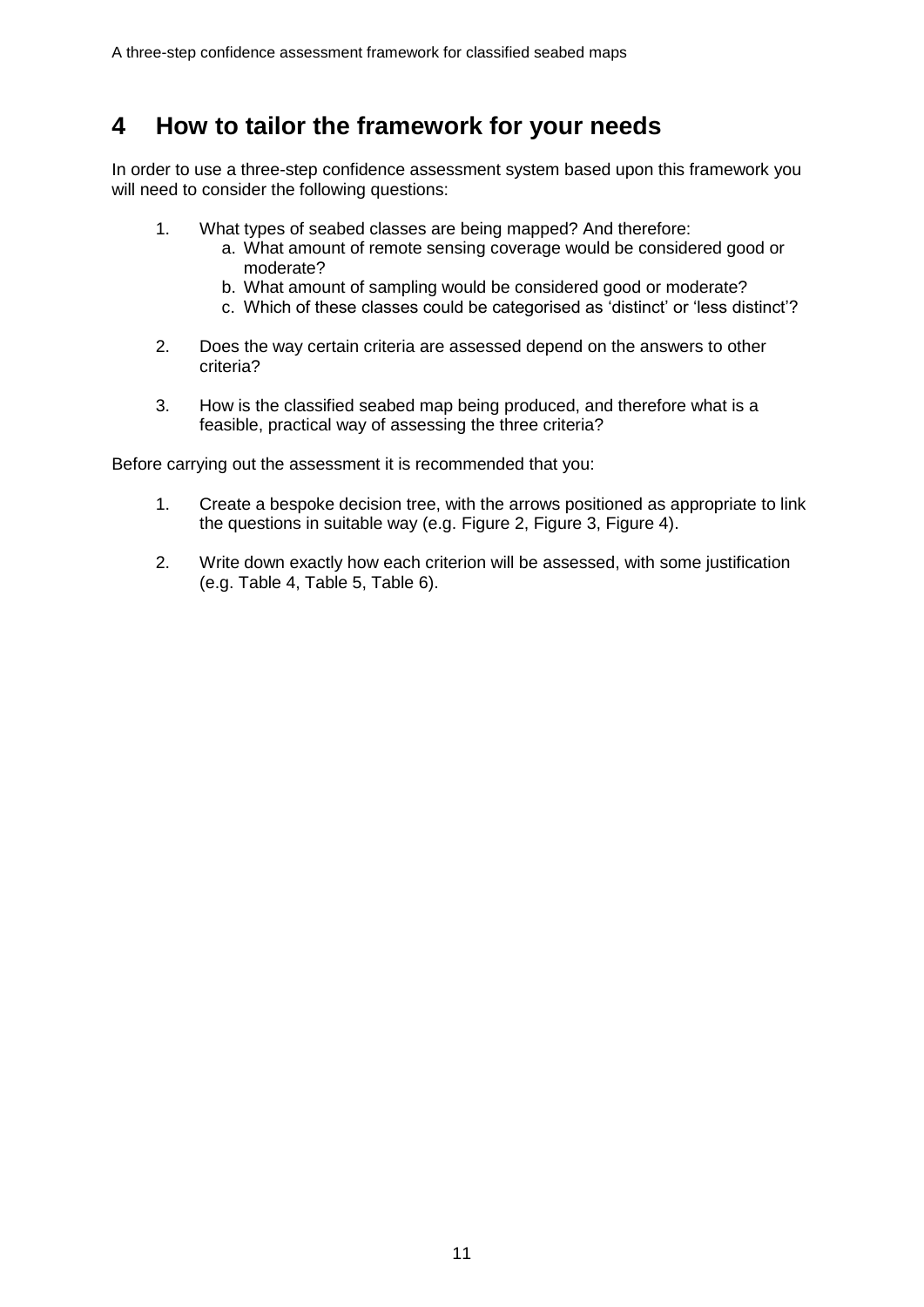# <span id="page-15-0"></span>**5 References**

ASTRIUM OCEANWISE. 2012. Creation of a high resolution digital elevation model (DEM) of the British Isles continental shelf v2.0. *Ref: contract 13820. Date: 05/01/2012.Commercial in confidence report*.

DIESING, M., GREEN, S.L., STEPHENS, D., COOPER, R. & MELLETT, C.L. 2015. Semiautomated mapping of rock in the English Channel and Celtic Sea. May 2015. *JNCC Report No. 569*. JNCC, Peterborough. Available online at<http://jncc.defra.gov.uk/page-7074>

ELLWOOD, H. 2014. Creating a EUNIS level 3 seabed habitat map integrating data originating from maps from field surveys and the EUSeaMap model v1.0. *Date: 11/03/2014.* Available online at [http://jncc.defra.gov.uk/page-6655#EUNIScombined.](http://jncc.defra.gov.uk/page-6655#EUNIScombined)

ELLWOOD, H. & DUNCAN, G. 2015. Creating a composite OSPAR threatened and/or declining habitat map for the UK v1.0. *Date: 10/06/2015.* Available online at [http://jncc.defra.gov.uk/page-1583.](http://jncc.defra.gov.uk/page-1583)

MESH PROJECT. 2008. "MESH Confidence Assessment". Online resource available at <http://www.emodnet-seabedhabitats.eu/default.aspx?page=1635>